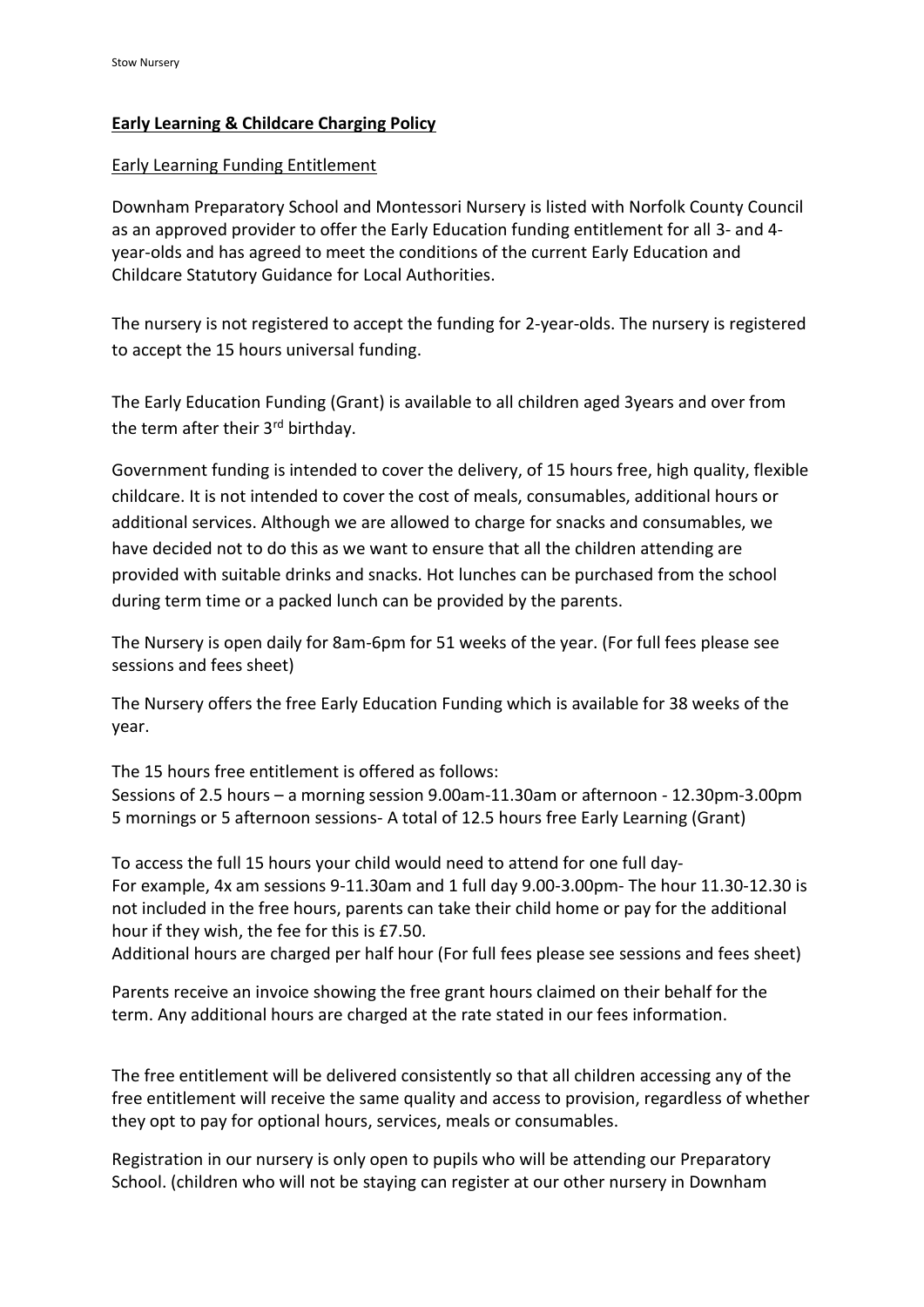Market) There is no registration fee for our nursery school. A registration fee of £75. Is charged to reserve a place for your child in our primary school. There is no additional registration fee for the nursery. During your child's last year in our nursery, you will be asked to confirm your registration for our Primary by paying a deposit of £250. This is deducted from the first term's fees in Reception class.

Parents often register their children when they are only months old. They pay a registration fee to ensure that a place is kept for them. We do not charge a registration fee when we are offering a place.

The nursery is open all year round, with the nursery offering optional holiday care facilities for working parents who require care all year around. Parents are sent a separate booking form for holiday care and are invoiced for this separately. There is no Early Learning Funding (Grant) available for holiday care.

## **Payment**

Payment is made in advance. The Nursery will accept payment in all Childcare Vouchers, Cash, cheques and direct debit.

The information on how to pay by internet banking is included on our Nursery invoice.

Payment terms are as follows-

The nursery invoices parents each term: September-December January- March

April- July

Each invoice shows the full amount payable; the invoice also gives parents the option to pay the amount in 3 instalments, which will also include an administration charge.

Parents who withdraw their child from the nursery are required to give one month's notice in writing. Or pay a month's fees in lieu of notice.

If payment is not made, we follow the procedure as illustrated below: -

After one week a reminder copy of the invoice is sent.

After Two weeks, if no payment is made,

A reminder letter is sent with a copy of the Invoice and a late fees payment of £10 is applied

If no payment is made after several reminders, we inform the parent that their child cannot attend until the debt has been cleared. A warning letter is sent advising that the debt will be passed to our agents for recovery.